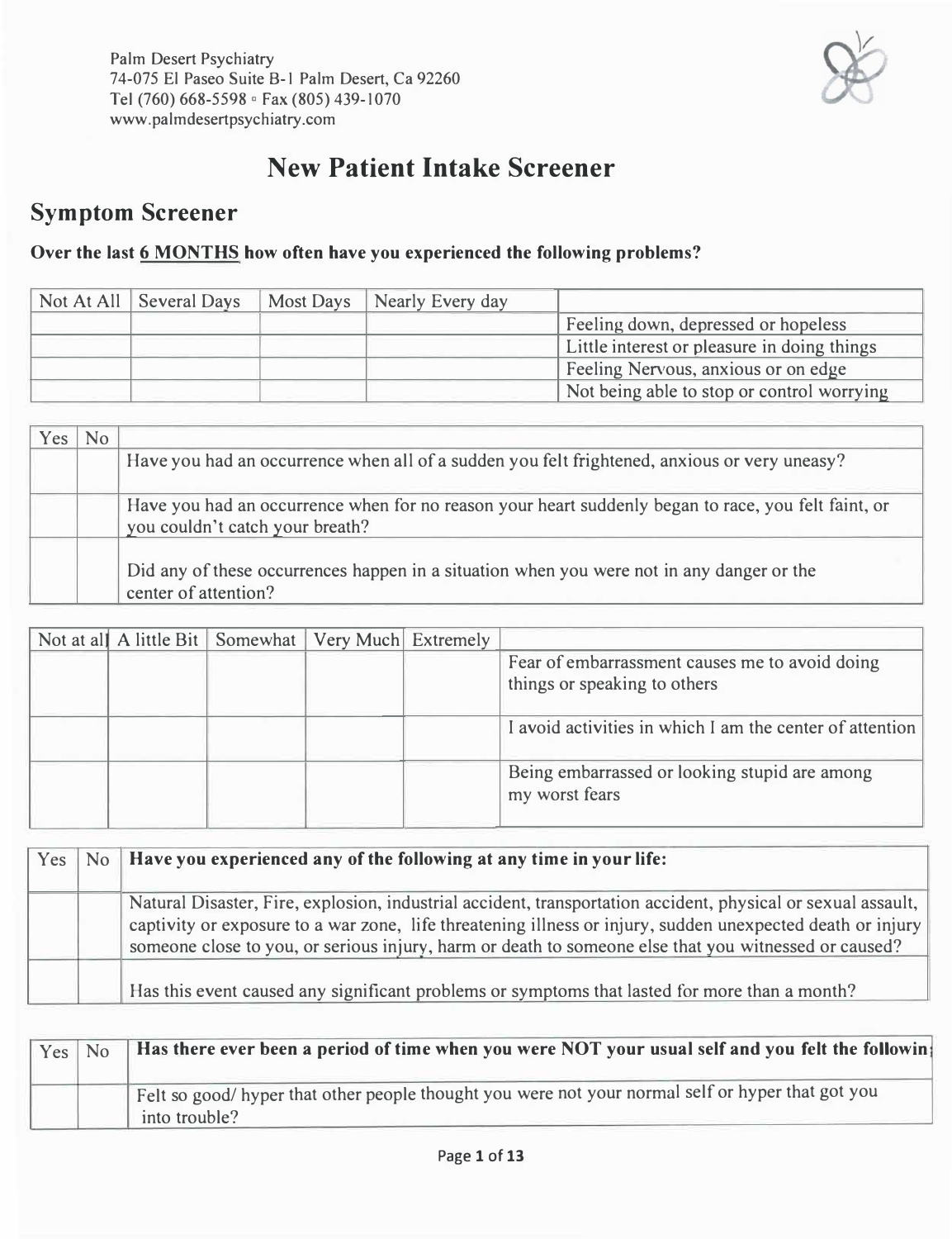

| Yes | N <sub>o</sub> |                                                                                                         |
|-----|----------------|---------------------------------------------------------------------------------------------------------|
|     |                | Were so irritable that you shouted at people or started fights or arguments?                            |
|     |                | Felt much more self-confident than usual?                                                               |
|     |                | You got much less sleep than usual but found you didn't miss it?                                        |
|     |                | You felt much more talkative or spoke faster than usual?                                                |
|     |                | Thoughts racing through your head that you couldn't slow down?                                          |
|     |                | Felt so easily distracted by things around you that you had trouble concentrating?                      |
|     |                | You had much more energy than usual?                                                                    |
|     |                | You were much more active or did more things than usual?                                                |
|     |                | You were much more social or outgoing than usual?                                                       |
|     |                | You were much more interested in sex than usual?                                                        |
|     |                | You did things that were unusual for you that other people might have thought were excessive, foolish o |
|     |                | risky?                                                                                                  |
|     |                | Spent money that got you or your family into trouble?                                                   |

#### **The following questions relate to your eating habits:**

| Yes | No. |                                                                              |
|-----|-----|------------------------------------------------------------------------------|
|     |     | When you eat, do you MAKE yourself sick because you feel uncomfortably full? |
|     |     | Do you ever worry that you have lost control over how much you eat?          |
|     |     | Have you recently lost more than 14 pounds in a 3 month period?              |
|     |     | Do you believe yourself to be fat when others say you are too thin?          |
|     |     | Would you say that food dominates your life?                                 |

|  | Yes   No   Have you ever been bothered by having to perform some ritual or act over and over that does not |
|--|------------------------------------------------------------------------------------------------------------|
|  | make sense?                                                                                                |

#### **The following questions are related to your alcohol & substance use:**

| Never |  | Monthly or less   2-4x a month  $2 - 3x$ a week   4 or more x a week |                             |
|-------|--|----------------------------------------------------------------------|-----------------------------|
|       |  |                                                                      | How often do drink Alcohol? |

| $\overline{\phantom{a}}$ | — <u>4</u> | $\sim$ | $\overline{\phantom{a}}$ | more |                              |
|--------------------------|------------|--------|--------------------------|------|------------------------------|
|                          |            |        |                          |      | How many drinks do you have? |

| Never   Less than monthly   Monthly | $\mathbf{v}$ Weekly | Daily |                                                       |
|-------------------------------------|---------------------|-------|-------------------------------------------------------|
|                                     |                     |       | How often do you have 6 or more drinks on 1 occasion? |

| Yes <sub>1</sub> | ' NO | In the past year                                                                         |
|------------------|------|------------------------------------------------------------------------------------------|
|                  |      | Have you used an illegal drug or used prescription medication for NON – medical reasons? |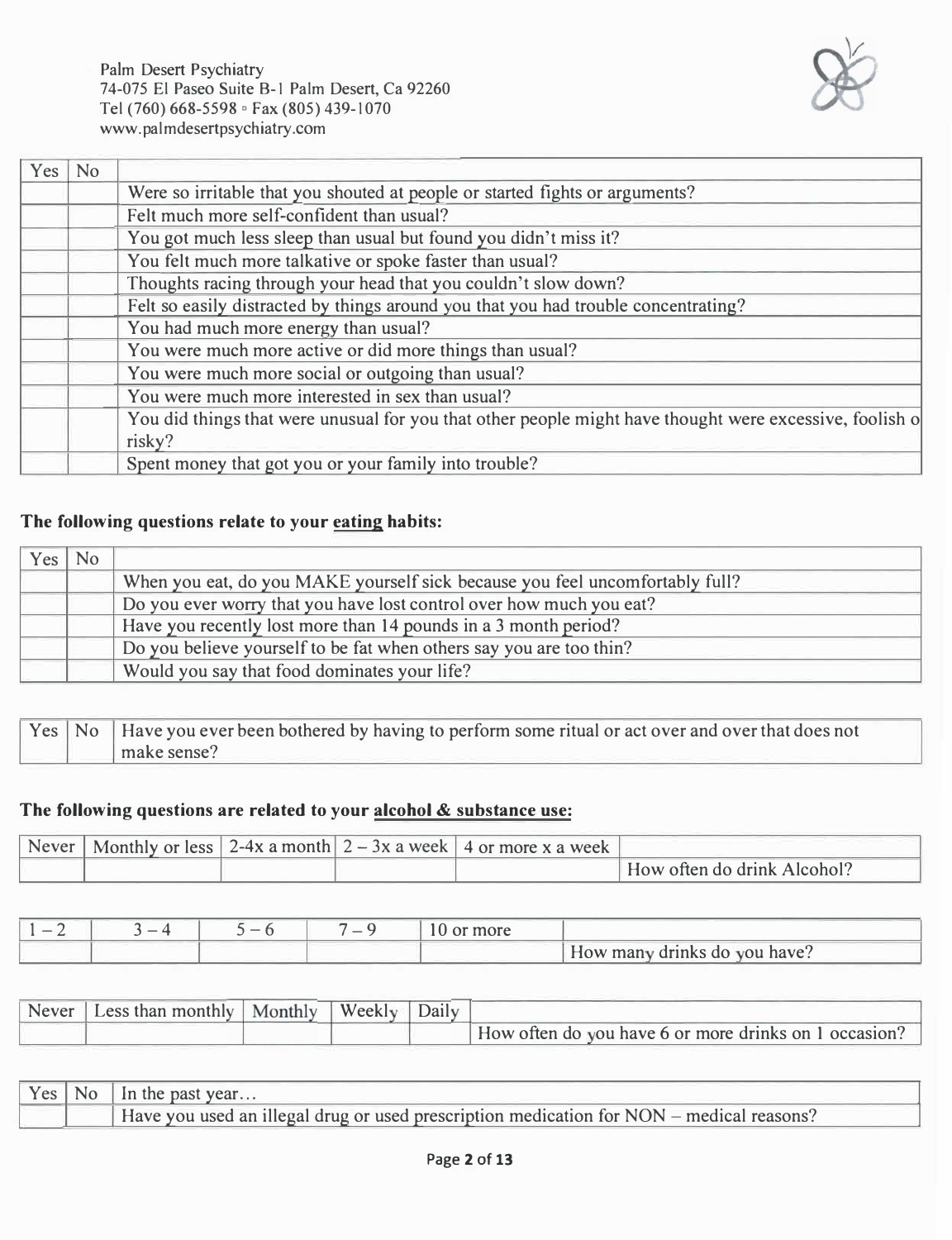Palm Desert Psychiatry 74-075 El Paseo Suite 8-1 Palm Desert, Ca 92260 Tel (760) 668-5598 ° Fax (805) 439-1070 www.palmdesertpsychiatry.com



#### **How often have you had any of the following in the last 6 months:**

| Never | Rarely   Sometimes   Often   Very Often |  |                                                                   |
|-------|-----------------------------------------|--|-------------------------------------------------------------------|
|       |                                         |  | Trouble wrapping up the final details of a project?               |
|       |                                         |  | Difficulty getting things in order when organization is required? |
|       |                                         |  | Problems remembering appointments or obligations?                 |
|       |                                         |  | When you have a task that requires a lot of thought,              |
|       |                                         |  | how often do you avoid or delay getting started?                  |
|       |                                         |  | Do you fidget or squirm w/ your hands/feet when you have to sit   |
|       |                                         |  | for a long period of time?                                        |
|       |                                         |  | How often do you feel overly active & compelled to do things?     |

#### **Please answer the following based on how you feel your 'usual' self (without symptoms):**

| Yes | <b>No</b> |                                                                                                                                 |
|-----|-----------|---------------------------------------------------------------------------------------------------------------------------------|
|     |           | Do you find that most people will take advantage of you if you let them know too much about you?                                |
|     |           | Do you generally feel nervous or anxious around people?                                                                         |
|     |           | Do you avoid situations where you have to meet new people?                                                                      |
|     |           | Do you avoid getting to know people because you're worried that they may not like you?                                          |
|     |           | Has avoidance of getting to know people for fear of being disliked affected the # of friends you have?                          |
|     |           | Do you change the way you present yourself to others because you don't know who you really are?                                 |
|     |           | Do you often feel like your beliefs change so much that you don't know what you believe anymore?                                |
|     |           | Do you often get angry or irritated because people don't recognize your special talents/achievements<br>as much as they should? |
| Yes | <b>No</b> | In general, at any time                                                                                                         |
|     |           | Have you had any unusual experiences such as hearing voices, seeing visions, or having ideas you                                |
|     |           | later found out were not true?                                                                                                  |
|     |           | Have you had any unusual experiences such as mind reading, thoughts being controlled by others,                                 |
|     |           | seeing things on TV that refer to you specifically?                                                                             |

# **Patient Health Questionnaire**

#### **Over the last 2 weeks, how often have you been bothered by any of the following:**

| Never | Several | Most | Every |                                                                            |
|-------|---------|------|-------|----------------------------------------------------------------------------|
|       | Days    | Days | Day   |                                                                            |
|       |         |      |       | Little to no interest or pleasure in performing everyday tasks             |
|       |         |      |       | Feeling down, depressed or hopeless                                        |
|       |         |      |       | Trouble falling asleep, staying asleep, oversleeping                       |
|       |         |      |       | Feeling tired or having little energy                                      |
|       |         |      |       | Poor appetite or overeating                                                |
|       |         |      |       | Feeling bad about yourself, letting others down, failure to self/family    |
|       |         |      |       | Trouble concentrating such as reading or watching tv                       |
|       |         |      |       | Moving/ speaking slowly or feeling fidgety/restless & others have noticed  |
|       |         |      |       | Thoughts that you would be better off dead or hurting yourself in some way |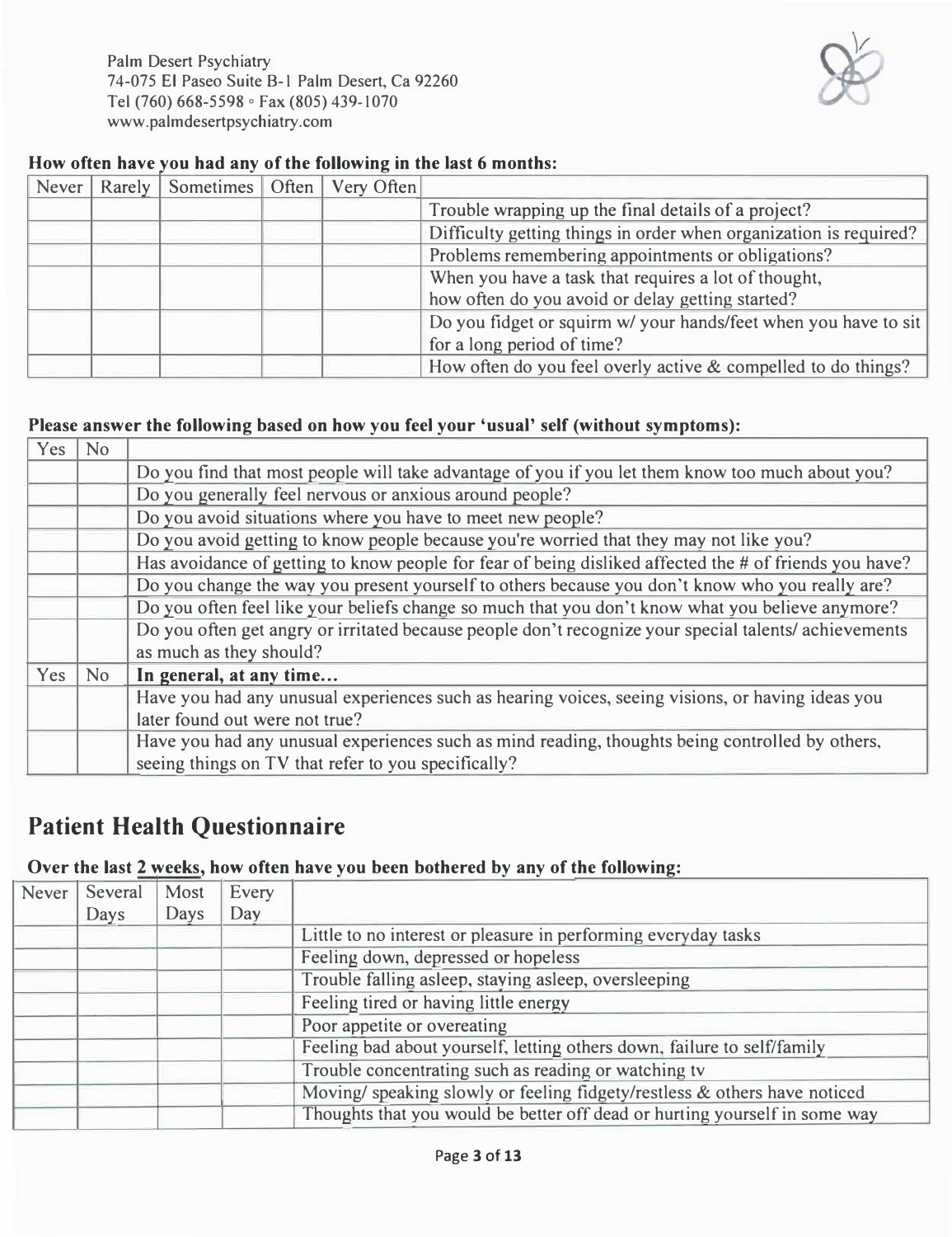

# **Generalized Anxiety Questionnaire**

#### **Over the last 2 weeks, how often have you been bothered by any of the following:**

| Not at all Several Days   Most Days   Every Day |  |                                                   |
|-------------------------------------------------|--|---------------------------------------------------|
|                                                 |  | Feeling nervous, anxious or on edge               |
|                                                 |  | Not being able to stop or control worrying        |
|                                                 |  | Worrying too much about different things          |
|                                                 |  | Trouble relaxing                                  |
|                                                 |  | Being so restless that it is hard to sit still    |
|                                                 |  | Becoming easily annoyed or irritable              |
|                                                 |  | Feeling afraid as if something awful might happen |

# **Adult Self Report Scale**

#### **How often in the last 6 months have you experienced any of the following:**

| Never | Rare | Some | Often | <b>VERY</b><br>Often | How often do you                                                                                |
|-------|------|------|-------|----------------------|-------------------------------------------------------------------------------------------------|
|       |      |      |       |                      | Have trouble wrapping up the final details of a project once challenging<br>parts are complete? |
|       |      |      |       |                      | Have difficulty getting things in order when you have a task that<br>requires organization?     |
|       |      |      |       |                      | Have problems remembering appointments or obligations?                                          |
|       |      |      |       |                      | Delay or avoid getting started on a task that requires a lot of thought?                        |
|       |      |      |       |                      | Fidget or squirm w/ hands/feet when sitting for long periods of time?                           |
|       |      |      |       |                      | Feel compelled to do things, as if driven by a motor/you HAVE to do it                          |
|       |      |      |       |                      |                                                                                                 |
|       |      |      |       |                      | Make careless mistakes when working on a boring or difficult project?                           |
|       |      |      |       |                      | Difficulty keeping attention when doing boring or repetitive work?                              |
|       |      |      |       |                      | Difficulty concentrating when people are speaking to you?                                       |
|       |      |      |       |                      | Misplace or have difficulty finding things?                                                     |
|       |      |      |       |                      | Are you easily distracted by activity or noise around you?                                      |
|       |      |      |       |                      | Leave your seat/ move when expected to remain seated/ stay still?                               |
|       |      |      |       |                      | Feel restless or fidgety?                                                                       |
|       |      |      |       |                      | Have difficulty unwinding / relaxing when you have the time?                                    |
|       |      |      |       |                      | Find yourself talking too much when you are in social situations?                               |
|       |      |      |       |                      | Find yourself finishing others sentences while they still are talking?                          |
|       |      |      |       |                      | Have difficulty waiting your turn when turn taking is required?                                 |
|       |      |      |       |                      | Interrupt others when they are busy?                                                            |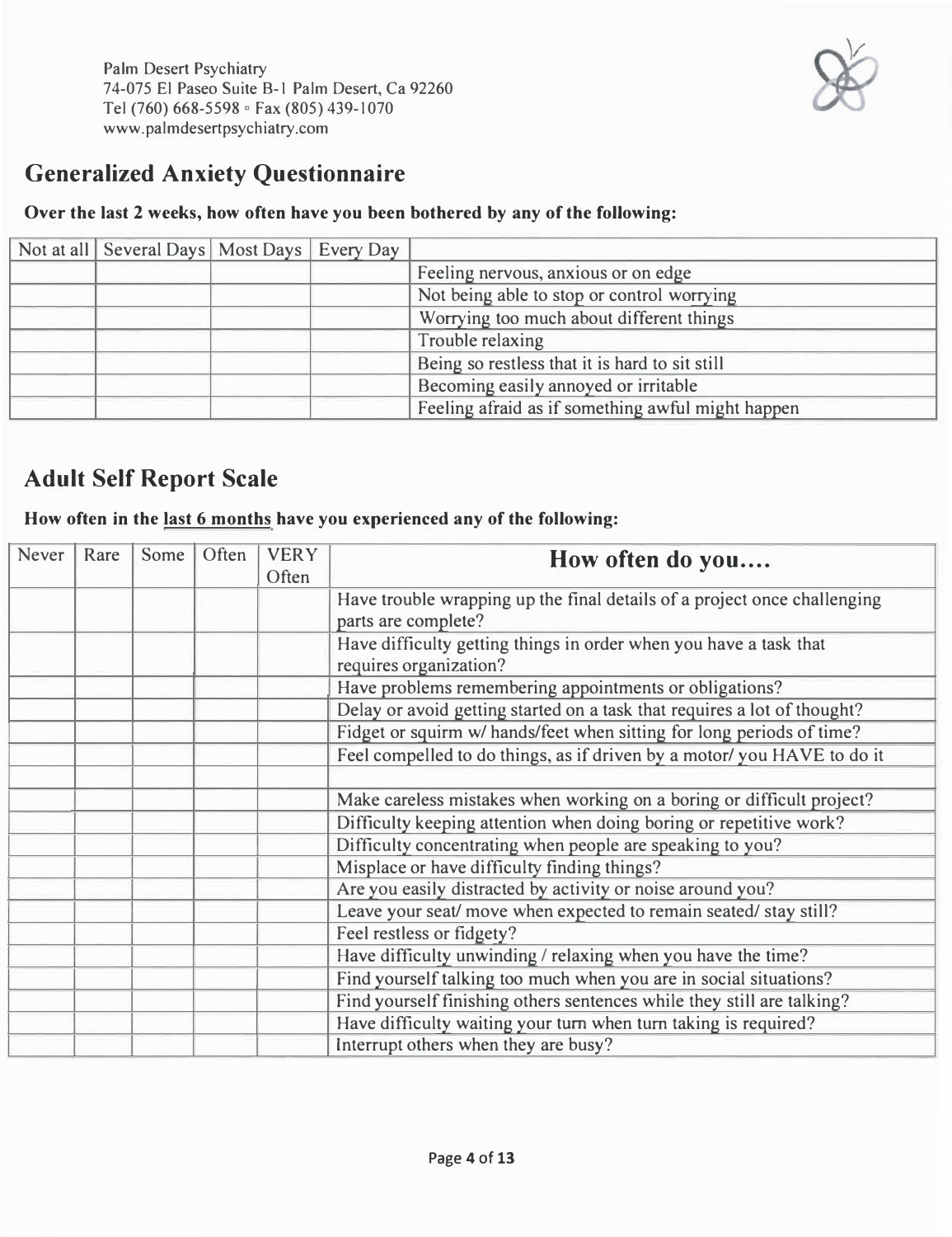Palm Desert Psychiatry 74-075 El Paseo Suite B-1 Palm Desert, Ca 92260 Tel (760) 668-5598 ° Fax (805) 439-1070 www. palmdesertpsych iatry .com



#### **Stressors**

#### **How much stress is each category currently causing you?**

| None | Mild | Moderate | Severe |                                        |
|------|------|----------|--------|----------------------------------------|
|      |      |          |        | Family                                 |
|      |      |          |        | Friends                                |
|      |      |          |        | Relationships (non – romantic/ casual) |
|      |      |          |        | Educational                            |
|      |      |          |        | Economic/Financial                     |
|      |      |          |        | Occupational (work)                    |
|      |      |          |        | Housing                                |
|      |      |          |        | Legal                                  |
|      |      |          |        | Health (Medical/ Mental)               |

### **Physical Review of Systems**

#### **Are you experiencing any physical symptoms in any of the following categories? If so, please brieflv specify**

| None (Please check if no problems) |  |
|------------------------------------|--|
| Eye/Vision                         |  |
| Ears/Nose/Mouth/Throat             |  |
| Cardiovascular (heart)             |  |
| <b>Respiratory (lungs)</b>         |  |
| Musculoskeletal (muscles/bones)    |  |
| Gastrointestinal (stomach)         |  |
| Endocrine (Hormones/thyroid)       |  |
| Lymphatic/Hematologic (blood)      |  |
| Urinary/Reproductive               |  |
| Neurological(head – non psyche)    |  |
| Integumentary (Skin/Hair)          |  |

#### **Are you experiencing any of the following psychiatric symptoms:**

| $Yes \mid No$ |                                 | Yes | N <sub>o</sub> |                     |
|---------------|---------------------------------|-----|----------------|---------------------|
|               | Feeling depressed               |     |                | <b>Stress</b>       |
|               | <b>Difficulty Concentrating</b> |     |                | Disturbing thoughts |
|               | Phobias/unexplained fears       |     |                | Manic episodes      |
|               | No pleasure from life anymore   |     |                | Confusion           |
|               | Anxiety                         |     |                | Memory Loss         |
|               | Insomnia                        |     |                | Nightmares          |
|               | <b>Excessive moodiness</b>      |     |                | Other               |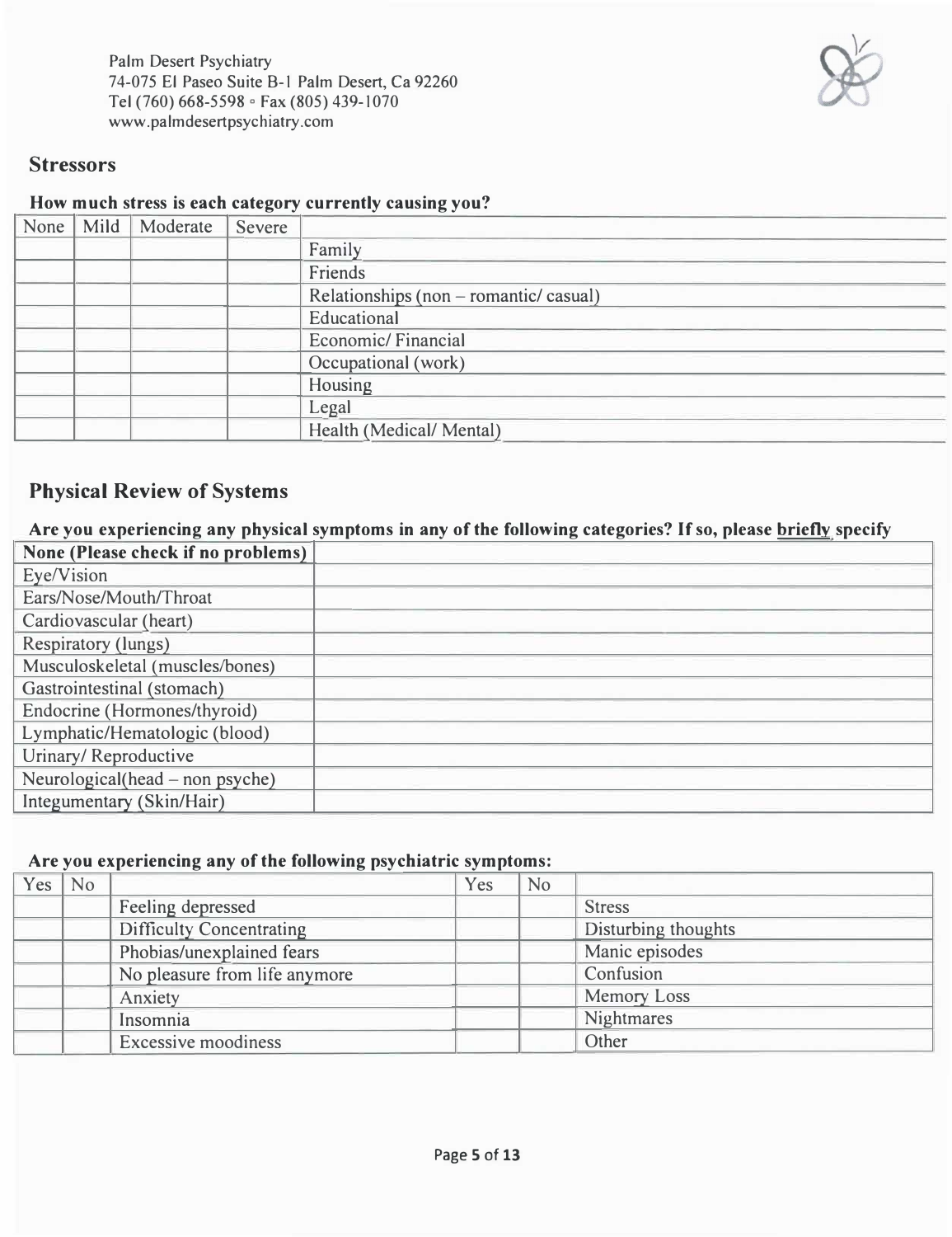### **Substance Abuse History**

#### **Do you have a history of any recreational drug use/abuse?**  Do NOT check below if you have taken these prescribed

| No | Substance                   |  | How was it used? |                                          | Age(s) of  |
|----|-----------------------------|--|------------------|------------------------------------------|------------|
|    |                             |  |                  |                                          | use        |
|    | Amphetamines/Speed          |  |                  |                                          |            |
|    | <b>Barbiturates/Downers</b> |  |                  |                                          |            |
|    | Opiates                     |  |                  |                                          |            |
|    | Cocaine                     |  |                  |                                          |            |
|    | Psychedelics                |  |                  |                                          |            |
|    | Inhalants                   |  |                  |                                          |            |
|    | Cannabis/ Marijuana         |  |                  |                                          |            |
|    | Benzodiazepines             |  |                  |                                          |            |
|    | <b>PCP</b>                  |  |                  |                                          |            |
|    |                             |  |                  | - Inhaled/smoked<br>Oral/ edible - Nasal | - Injected |

#### **Have you received any treatment for substance abuse?**

| Yes | No | <b>Treatment Type</b>       | Length of treatment | Age of treatment |
|-----|----|-----------------------------|---------------------|------------------|
|     |    | Inpatient                   |                     |                  |
|     |    | <b>Intensive Outpatient</b> |                     |                  |
|     |    | Outpatient                  |                     |                  |
|     |    | 12 Step Program             |                     |                  |
|     |    | Other                       |                     |                  |

#### **Have you experienced any of these consequences as a result of alcohol consumption or abuse of substances?**

| $Yes \mid No$ |                                                  | Yes | <b>No</b> |                                     |
|---------------|--------------------------------------------------|-----|-----------|-------------------------------------|
|               | Felt that you needed to cut down on alcohol      |     |           | Using/consuming more than intended  |
|               | consumption/drinking                             |     |           |                                     |
|               | Been annoyed by others criticizing your drinking |     |           | Unintentional overdose              |
|               | Felt guilty about drinking                       |     |           | <b>DUI</b>                          |
|               | Needing a drink first thing in the morning       |     |           | Arrests                             |
|               | Increased tolerance (alcohol or other substance) |     |           | Physical fights or assaults         |
|               | Withdrawal effects (shakes, sweating, nausea,    |     |           | Relationship conflicts              |
|               | rapid heart rate)                                |     |           |                                     |
|               | <b>Seizures</b>                                  |     |           | Problems with money                 |
|               | <b>Blackouts</b>                                 |     |           | Job loss or problems at work/school |
|               | Effects on physical health                       |     |           | Other, please specify:              |
|               |                                                  |     |           |                                     |



Yes No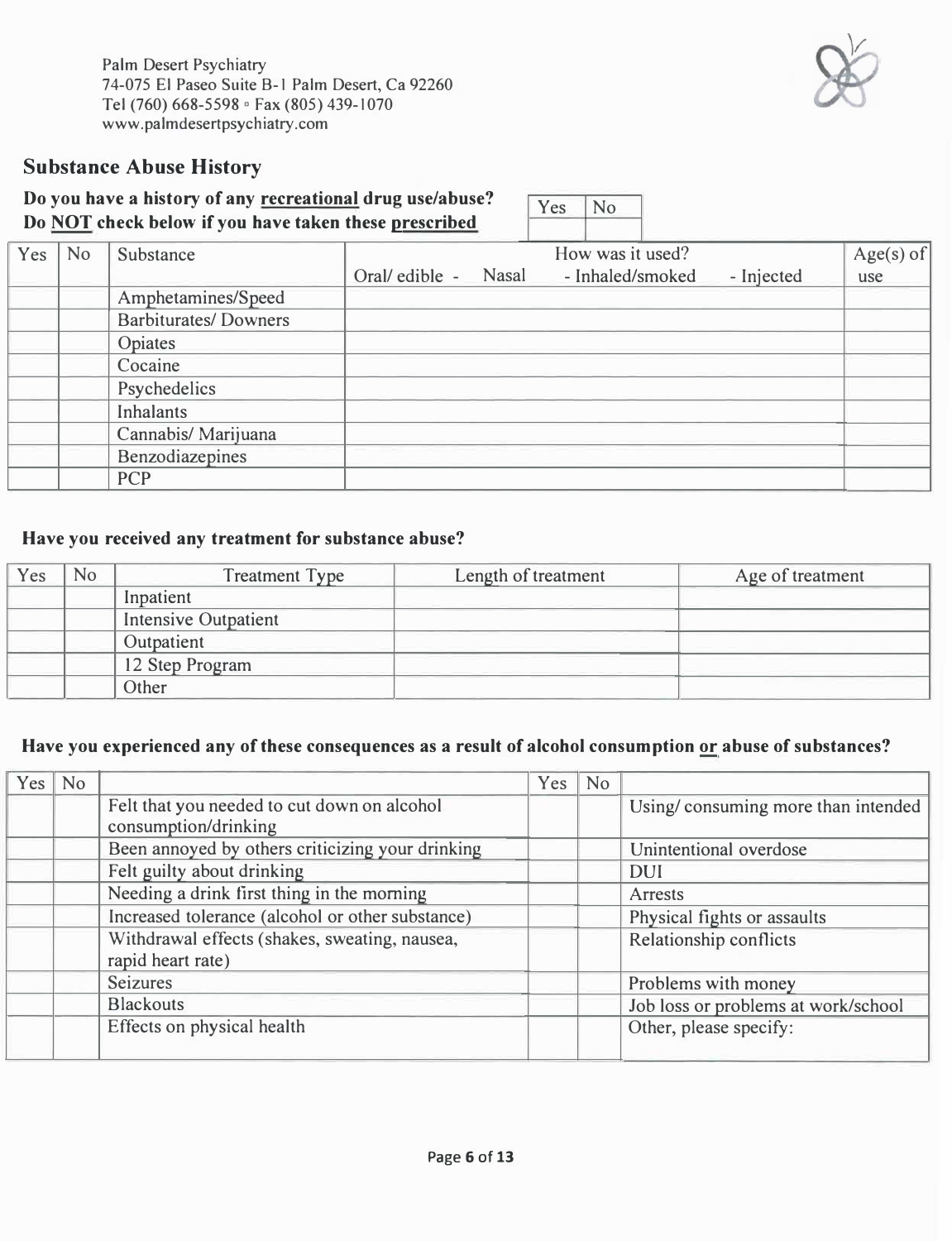Palm Desert Psychiatry 74-075 El Paseo Suite B-1 Palm Desert, Ca 92260 Tel (760) 668-5598 ° Fax (805) 439-1070 www.palmdesertpsychiatry.com

## **History of Psychiatric Treatment**

| Do you have any history of inpatient psychiatric treatment?<br>(Hospitalized for more than a few hours/spent the night in a hospital/facility)                                |                                                                   |                                                                   | No<br>Yes                                                                                                                                                 |
|-------------------------------------------------------------------------------------------------------------------------------------------------------------------------------|-------------------------------------------------------------------|-------------------------------------------------------------------|-----------------------------------------------------------------------------------------------------------------------------------------------------------|
| <b>First Hospitalization</b><br><b>Name of Hospital/Facility:</b>                                                                                                             |                                                                   |                                                                   |                                                                                                                                                           |
| <b>Reason for hospitalization:</b> Depression<br>Manic Episode _______ Psychotic Episode<br>Assault Violence                                                                  |                                                                   |                                                                   | ____ Suicidal Thoughts ______ Suicidal Attempt<br>Severe Anxiety Drug/Alcohol Related<br>Other:                                                           |
| Age of Hospitalization: Was it voluntary?                                                                                                                                     |                                                                   |                                                                   |                                                                                                                                                           |
| <b>Outcome of Stay:</b> ____ Resolved or nearly resolved Problem                                                                                                              |                                                                   |                                                                   | Significant Improvement<br>___ Partial Response ____ Minor Improvement/No Effect _______ Feeling worse or negative result                                 |
| <b>Second Hospitalization: (Leave blank if only had 1 event)</b><br>Name of Hospital/Facility:                                                                                |                                                                   |                                                                   |                                                                                                                                                           |
| <b>Reason for hospitalization:</b> Depression<br>Assault Violence                                                                                                             |                                                                   |                                                                   | ___ Suicidal Thoughts _____ Suicidal Attempt<br>Manic Episode _______ Psychotic Episode __________ Severe Anxiety ________ Drug/Alcohol Related<br>Other: |
| Age of Hospitalization: _______ Was it voluntary? _____                                                                                                                       |                                                                   |                                                                   |                                                                                                                                                           |
| <b>Outcome of Stay:</b> ____ Resolved or nearly resolved Problem ______ Significant Improvement                                                                               |                                                                   |                                                                   | Partial Response ___ Minor Improvement/No Effect ______ Feeling worse or negative result                                                                  |
| Do you have a history of outpatient psychiatric treatment?<br>(Seen a provider for mental health symptoms & prescribed psychiatric medication)<br>If No, skip to next section | Age at start of treatment:                                        | 1. Name of Provider/Office/Clinic:                                | Yes<br>N <sub>o</sub>                                                                                                                                     |
| <b>Reason for seeking Treatment:</b><br><b>Obsessive Compulsive</b><br>Alcoholism<br>Schizophrenia/Psychosis<br>Other:                                                        | Depression<br><b>PTSD</b><br>Drug Abuse<br><b>Autism Spectrum</b> | Panic<br>Anxiety<br>Bipolar<br><b>ADHD</b><br>Disruptive Behavior | <b>Social Anxiety</b><br><b>Eating Disorder</b><br><b>Personality Disorder</b>                                                                            |
| <b>Response to treatment:</b><br><b>Partial Response</b>                                                                                                                      | Resolved/Nearly resolved Problem<br>Minor Improvement/No Effect   |                                                                   | Significant Improvement<br>Feeling worse or negative result                                                                                               |

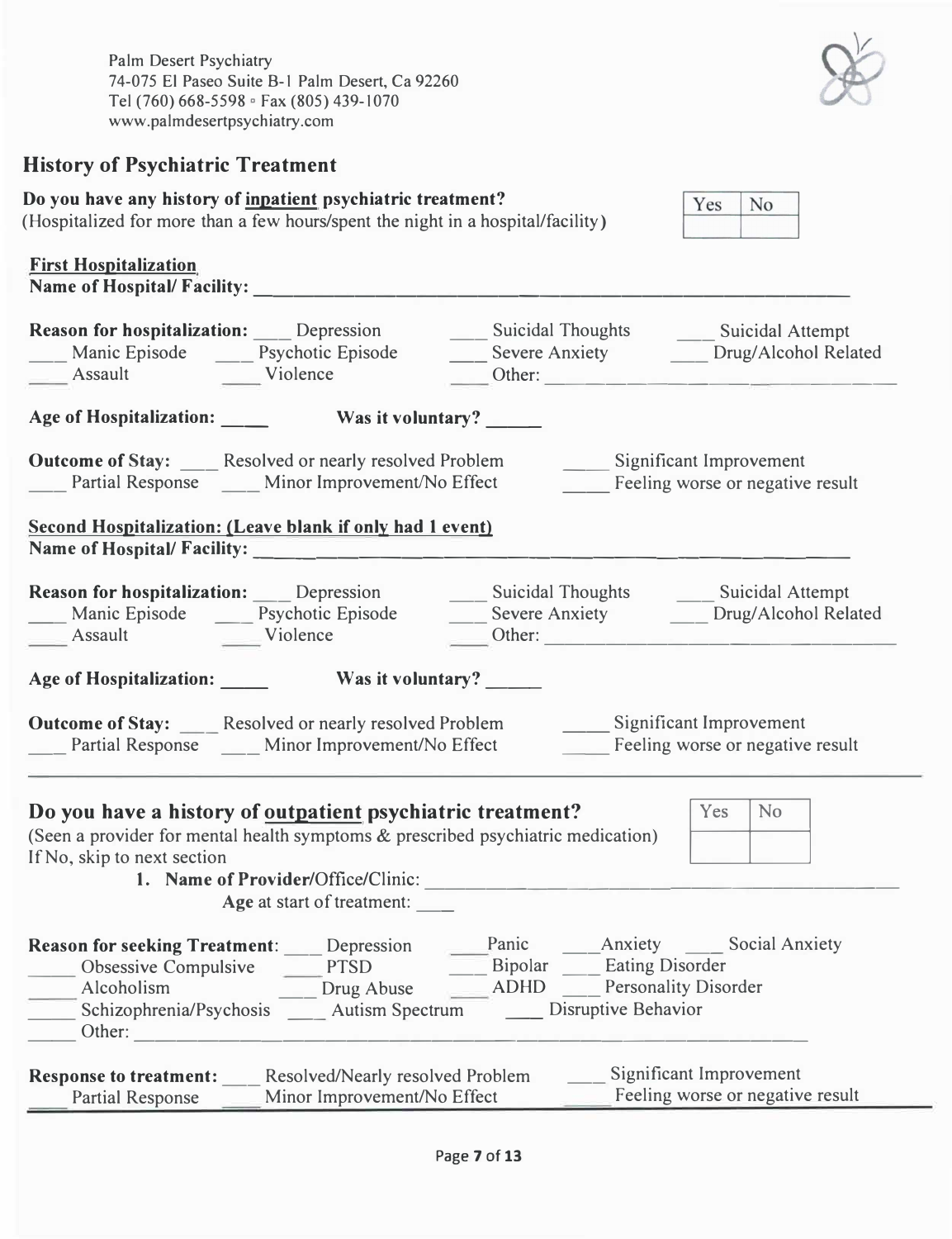#### **(Outpatient Psychiatric treatment info continued)**

| 2. Name of Provider/Office/Clinic seen: |
|-----------------------------------------|
| Age at start of treatment:              |

| <b>Reason for seeking Treatment:</b> | Depression                       | Panic       | Anxiety                     | <b>Social Anxiety</b>   |
|--------------------------------------|----------------------------------|-------------|-----------------------------|-------------------------|
| Obsessive Compulsive                 | <b>PTSD</b>                      | Bipolar     | <b>Eating Disorder</b>      |                         |
| Alcoholism                           | Drug Abuse                       | <b>ADHD</b> | <b>Personality Disorder</b> |                         |
| Schizophrenia/Psychosis              | <b>Autism Spectrum</b>           |             | Disruptive Behavior         |                         |
| Other:                               |                                  |             |                             |                         |
| <b>Response to treatment:</b>        | Resolved/Nearly resolved Problem |             |                             | Significant Improvement |

| Response to treatment.  | <i>Resorved Pearly Resorved Fronchi</i> | $\sigma$                         |
|-------------------------|-----------------------------------------|----------------------------------|
| <b>Partial Response</b> | Minor Improvement/No Effect             | Feeling worse or negative result |

#### **Suicide/ Self Harm History**

| Have you ever tried to harm or kill yourself?     |     | No (If no, Skip to next section) |
|---------------------------------------------------|-----|----------------------------------|
| If yes, was your intent to die? ----------------- | Yes |                                  |
| How many times in your life has this occurred?    |     |                                  |

| <b>Episode 1</b> | Month/Year                         |                                |                          |                             |
|------------------|------------------------------------|--------------------------------|--------------------------|-----------------------------|
| Method:          | Overdose<br>Hanging<br>Suffocation | cutting<br>Jumping from height | Gunshot<br>Vehicle       | Drowning<br>Carbon Monoxide |
|                  | No modical transmart               |                                | Outportions modical wait | $E$ magneton ou no ona      |

| Consequences: | No medical treatment           | Outpatient medical visit  | Emergency room |
|---------------|--------------------------------|---------------------------|----------------|
|               | hospital admission (inpatient) | Intensive Care Unit (ICU) |                |
|               |                                |                           |                |

| <b>Episode 2</b> | Month/Year             |                     |         |                 |
|------------------|------------------------|---------------------|---------|-----------------|
| Method:          | <b>Dverdose</b>        | cutting             | Gunshot | Drowning        |
|                  | Hanging<br>Suffocation | Jumping from height | Vehicle | Carbon Monoxide |

| Consequences:<br>No medical treatment | hospital admission (inpatient) | Outpatient medical visit<br>Intensive Care Unit (ICU) | <b>Emergency room</b> |
|---------------------------------------|--------------------------------|-------------------------------------------------------|-----------------------|
|---------------------------------------|--------------------------------|-------------------------------------------------------|-----------------------|

## **Violence History**

Have you had any history of violent behavior? **If yes, please specify:** 

| No |
|----|
|    |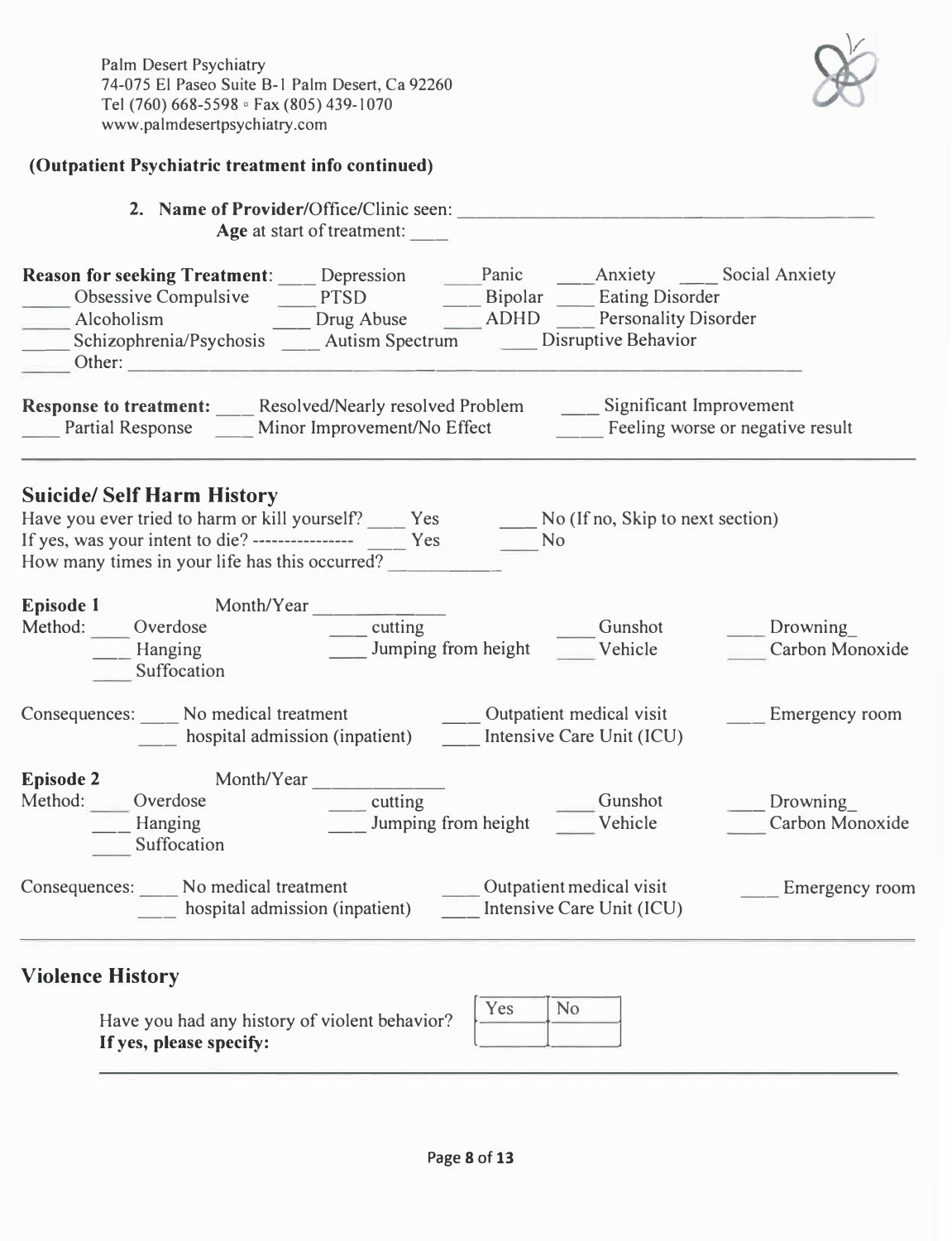

 $\mathbf{t}$ 

#### **Who is your primary care/family physician?**

**Are you currently taking any NON - Psych Medication?** If yes, please specify names:

**Do you have a history of any of the following health problems?** Check all that apply

| Allergies                   | Glaucoma                       | <b>Kidney Stones</b>                   |
|-----------------------------|--------------------------------|----------------------------------------|
| Anemia                      | Gout                           | <b>Liver Disease</b>                   |
| Arthritis                   | <b>High Cholesterol</b>        | Lupus                                  |
| Asthma                      | <b>Hearing Loss</b>            | Migraine Headaches                     |
| Back/Spine problems         | <b>Heart Disease</b>           | <b>Multiple Sclerosis</b>              |
| Cancer                      | <b>Heart Defect</b>            | Obesity/Overweight                     |
| Cataracts                   | Heart Valve problems           | Parkinson's Disease                    |
| Chickenpox                  | Hemorrhoids                    | Polyps                                 |
| <b>Chronic Bronchitis</b>   | Hepatitis                      | <b>Seizures</b>                        |
| COPD/Emphysema              | Hernia                         | Sexually Transmitted Infections/ STD's |
| <b>Diabetes</b>             | <b>HIV</b>                     | Sleep Apnea                            |
| <b>Diverticulitis</b>       | <b>High Blood Pressure</b>     | Stroke/TIA                             |
| Fainting spells/passing out | <b>Low Blood Pressure</b>      | Low Testosterone                       |
| Fibromyalgia                | IBS/Inflammatory Bowel Disease | <b>Thyroid Problems</b>                |
| <b>Gall Bladder Disease</b> | Iron Deficiency                | Tuberculosis/exposure to TB            |
| Gastritis/Ulcer             | <b>Kidney Disease</b>          | Other:                                 |

#### **Have you had any surgery in any of the following areas?** Check all that apply

| Back/Neck                       | Hysterectomy (ovaries removed) | Prostate                  |
|---------------------------------|--------------------------------|---------------------------|
| <b>Brain</b>                    | Intestine                      | Sex Change                |
| Cardiac                         | Kidney                         | Shoulder/Elbow/Wrist/Hand |
| Ear/Nose/Throat                 | Liver                          | Stomach                   |
| Gall Bladder                    | Lung                           | Tonsils                   |
| Hernia                          | Pancreas                       | Vagina                    |
| Hip/Knee/Ankle/Foot             | Pelvis                         | Weight Loss               |
| Hysterectomy (ovaries retained) | Penis                          | Other:                    |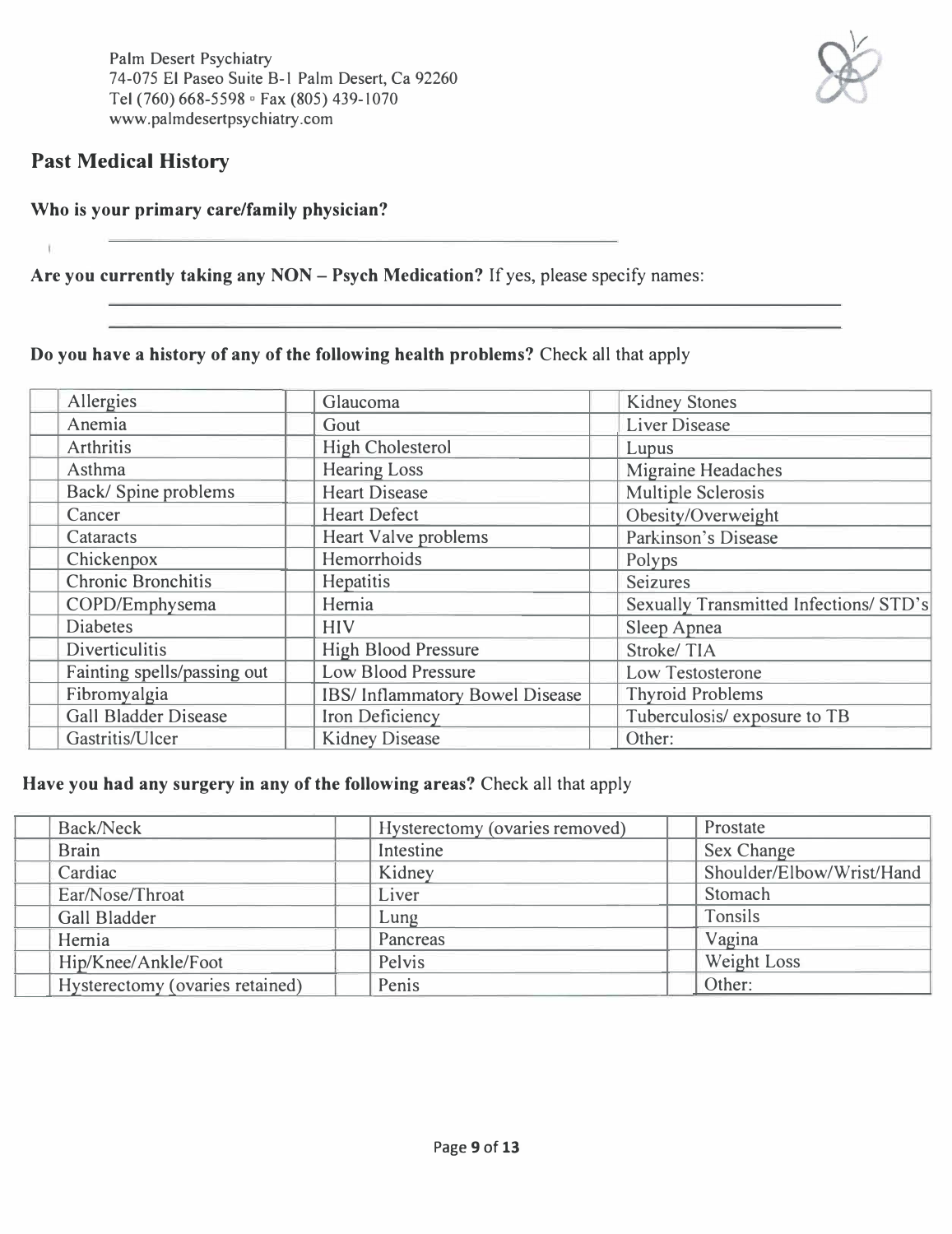Palm Desert Psychiatry 74-075 El Paseo Suite 8-1 Palm Desert, Ca 92260 Tel (760) 668-5598 ° Fax (805) 439-1070 www.palmdesertpsychiatry.com

| Have you ever taken any of the following Psychiatric Medication? | N <sub>o</sub><br><b>Yes</b> |                             |
|------------------------------------------------------------------|------------------------------|-----------------------------|
| Abilify(aripiprazole)                                            | Invega (paliperidone)        | Revia (naltrexone)          |
| Adderall<br>Keppra (Levetiracetam)                               |                              | Risperdal (risperidone)     |
| Ambien (zolpidem)                                                | Klonopin (Clonazepam)        | Ritalin (methylphenidate)   |
| Anafranil/clomipramine                                           | Lamictal (Lamotrigine)       | Rozerem (ramelteon)         |
| Antabuse (disulfiram)                                            | Latuda                       | Seroquel (quetiapine)       |
| Ativan (lorazepam)                                               | Lexapro (escitalopram)       | Serzone (nefazidone)        |
| <b>Buspar (Buspirone)</b>                                        | Librium                      | Sinequan (doxepin)          |
| Campral (acamprosate)                                            | Lithobid                     | Sonata (zaleplon)           |
| Catapres (clonidine)                                             | Lithium                      | Stelazine (trifluoperazine) |
| Celexa (citalopram)                                              | Lunesta (Eszopiclone)        | Strattera (atomoxetine)     |
| Clozaril (Clozapine)                                             | Luvox (fluvoxamine)          | Suboxone (buprenorphine)    |
| Concerta                                                         | Lyrica (pregabalin)          | Subutex (buprenorphine)     |
| Contrave                                                         | Melatonin                    | Tegretol (carbamazepine)    |
| Cymbalta (duloxetine)                                            | Mellaril (thioridazine)      | Tenex (guanfacine)          |
| Cytomel                                                          | Methadone                    | Thorazine (chlorpromazine)  |
| Depakote (Divalproex)                                            | Navane (thiothixene hcl)     | Topamax (topiramate)        |
| Dexedrine                                                        | Neurontin (gabapentin)       | Trazodone (Desyrel)         |
| Doxepin (sinequan)                                               | Orap (pimozide)              | Trileptal (oxcarbazepine)   |
| Effexor (Venlafaxine)                                            | Pamelor (nortriptyline)      | Valium (diazepam)           |
| Elavil (amitriptyline)                                           | Paxil (paroxetine)           | Viibryd (vilazodone)        |
| Fanapt (iloperidone)                                             | Phentermine                  | Vistaril (hydroxyzine)      |
| Fiornal                                                          | Pristiq (desvenlafaxine)     | Vyvanse                     |
| Focalin                                                          | Propranolol                  | Wellbutrin (bupropion)      |
| Gabitril                                                         | Provigil (modafinil)         | Xanax (alprazolam)          |
| Geodon (ziprasidone)                                             | Prozac (fluoxetine)          | Zoloft (sertraline)         |
| Haldol (haloperidol)                                             | Remeron (mirtazapine)        | Zyprexa (olanzapine)        |
| Restoril (temazepam)<br>Intuniv                                  |                              |                             |

If you have ever had any **side effects** to any psych medication, please specify what medication & the side effect(s) you experienced or the reason why you stopped any psych medication for any other reasons:

| Are you allergic to any medications or other substances? Yes No |  |
|-----------------------------------------------------------------|--|
|-----------------------------------------------------------------|--|

Yes, Specify what it is, & what reaction you had:  $\blacksquare$ 

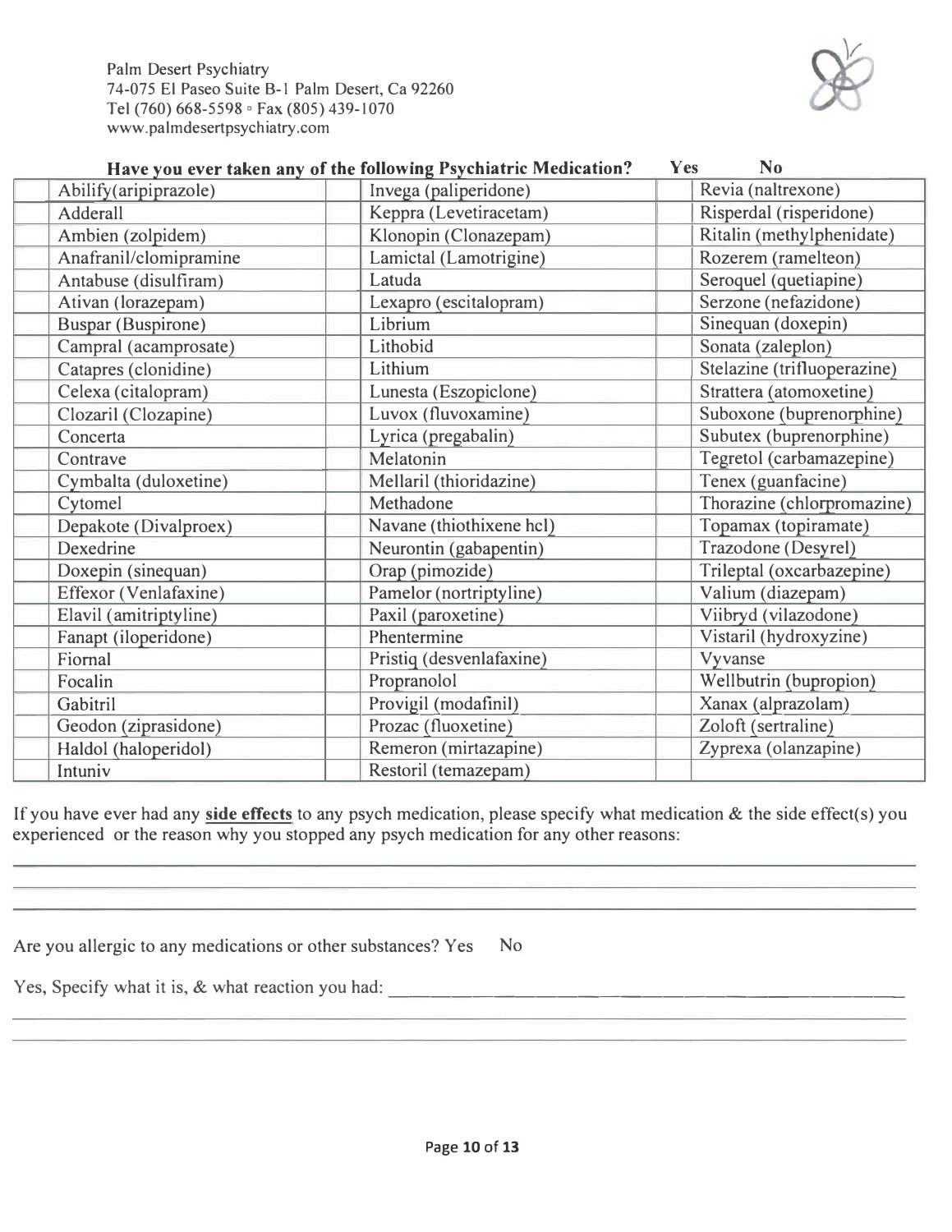

### **Family History**

Do you have any family members with a history of **mental health issues?** If yes, Please elaborate what problems they had (ex:  $Mom - depression$ )

| <b>Developmental &amp; Educational History</b>                                                                                                                                                                                |                         |                                  |                           |                                                                                                                                                                                                                                                     |
|-------------------------------------------------------------------------------------------------------------------------------------------------------------------------------------------------------------------------------|-------------------------|----------------------------------|---------------------------|-----------------------------------------------------------------------------------------------------------------------------------------------------------------------------------------------------------------------------------------------------|
|                                                                                                                                                                                                                               |                         |                                  |                           |                                                                                                                                                                                                                                                     |
|                                                                                                                                                                                                                               |                         |                                  |                           | <b>When your mother was pregnant with you, did she have any of the following problems?</b> No problems                                                                                                                                              |
| Exposure to drugs/alcohol during pregnancy                                                                                                                                                                                    |                         |                                  | ___ A difficult pregnancy |                                                                                                                                                                                                                                                     |
| Problems with delivery                                                                                                                                                                                                        |                         |                                  |                           |                                                                                                                                                                                                                                                     |
| Did you have any complications after your birth?                                                                                                                                                                              |                         |                                  |                           |                                                                                                                                                                                                                                                     |
|                                                                                                                                                                                                                               |                         |                                  |                           | None                                                                                                                                                                                                                                                |
|                                                                                                                                                                                                                               |                         |                                  |                           |                                                                                                                                                                                                                                                     |
| Did you have any delays /difficulties in reaching the following milestones?                                                                                                                                                   |                         |                                  |                           |                                                                                                                                                                                                                                                     |
|                                                                                                                                                                                                                               |                         |                                  |                           |                                                                                                                                                                                                                                                     |
|                                                                                                                                                                                                                               |                         |                                  |                           |                                                                                                                                                                                                                                                     |
| How would you best describe your childhood home atmosphere?                                                                                                                                                                   |                         |                                  |                           |                                                                                                                                                                                                                                                     |
|                                                                                                                                                                                                                               |                         |                                  |                           |                                                                                                                                                                                                                                                     |
|                                                                                                                                                                                                                               |                         |                                  |                           | Normal Supportive Parental fighting<br>Financial difficulties Frequent Moving Other:                                                                                                                                                                |
|                                                                                                                                                                                                                               |                         |                                  |                           |                                                                                                                                                                                                                                                     |
| Did you experience any of the following challenges during your childhood?                                                                                                                                                     |                         |                                  |                           | None                                                                                                                                                                                                                                                |
|                                                                                                                                                                                                                               |                         |                                  |                           | Tantrums<br>Stealing<br>Separation anxiety<br>The Bed wetting<br>Property damage<br>Victim of bullying<br>Time Separation anxiety<br>Time Separation anxiety<br>Time Separation anxiety<br>Time Separation anxiety<br>The Separation anxiety<br>The |
|                                                                                                                                                                                                                               |                         |                                  |                           | __ Animal cruelty                                                                                                                                                                                                                                   |
|                                                                                                                                                                                                                               |                         |                                  |                           |                                                                                                                                                                                                                                                     |
| Death of a parent                                                                                                                                                                                                             | <b>Parental Divorce</b> |                                  |                           |                                                                                                                                                                                                                                                     |
| Did you have any of the following problems in school? None                                                                                                                                                                    |                         |                                  |                           |                                                                                                                                                                                                                                                     |
|                                                                                                                                                                                                                               |                         |                                  |                           | Detentions                                                                                                                                                                                                                                          |
| Suspensions Communications Communications Communications Communications Communications Communications Communications Communications Communications Communications Communications Communications Communications Communications |                         |                                  |                           | Class failures                                                                                                                                                                                                                                      |
| Repetition of grades _____ Special education ______ Remedial classes                                                                                                                                                          |                         |                                  |                           |                                                                                                                                                                                                                                                     |
|                                                                                                                                                                                                                               |                         |                                  |                           |                                                                                                                                                                                                                                                     |
| Did you have any additional schooling outside of the standard classroom setting?                                                                                                                                              |                         |                                  |                           |                                                                                                                                                                                                                                                     |
| Speech classes                                                                                                                                                                                                                | Tutoring                |                                  | Accommodations            | Other:                                                                                                                                                                                                                                              |
|                                                                                                                                                                                                                               |                         |                                  |                           |                                                                                                                                                                                                                                                     |
| What is your highest level of education:                                                                                                                                                                                      |                         |                                  |                           |                                                                                                                                                                                                                                                     |
|                                                                                                                                                                                                                               |                         |                                  |                           |                                                                                                                                                                                                                                                     |
| Less than High School<br>2 year degree                                                                                                                                                                                        |                         | High School/GED<br>4 year degree |                           | Some College<br>Graduate/professional degree                                                                                                                                                                                                        |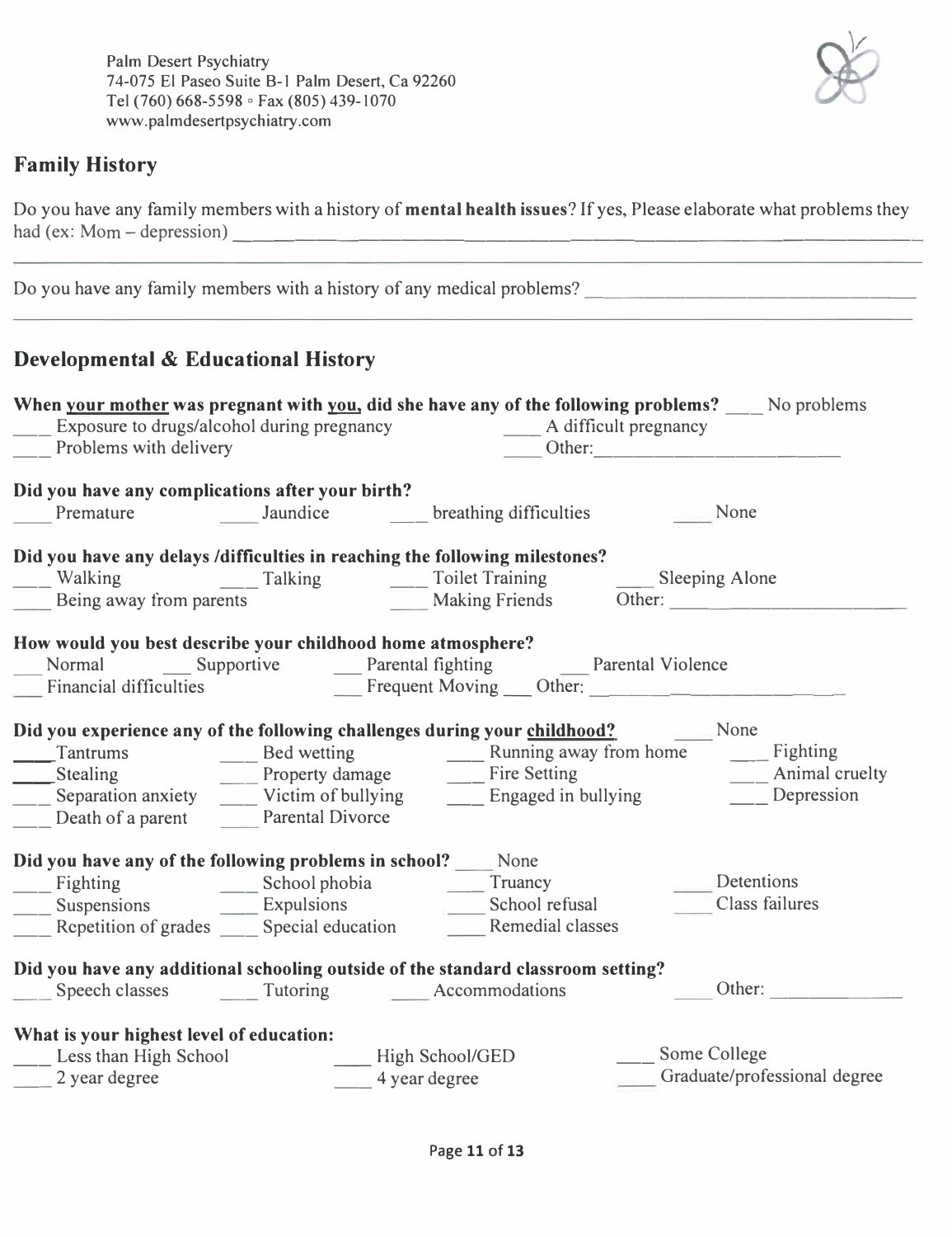Palm Desert Psychiatry 74-075 El Paseo Suite B-1 Palm Desert, Ca 92260 Tel (760) 668-5598 ° Fax (805) 439-1070 www.palmdesertpsychiatry.com

### **General Social History**

| How would you best describe your social situation?                                                                                                      |                                               |  |  |                                         |                            |  |  |
|---------------------------------------------------------------------------------------------------------------------------------------------------------|-----------------------------------------------|--|--|-----------------------------------------|----------------------------|--|--|
| Supportive social network Few friends<br>$\sim$ 10 $\pm$                                                                                                |                                               |  |  |                                         | Substance use base friends |  |  |
| No friends                                                                                                                                              | Distant from family of origin Family conflict |  |  |                                         |                            |  |  |
|                                                                                                                                                         |                                               |  |  |                                         |                            |  |  |
| What is your current marital status? ____ single, never married ________ Married/ permanent partnership<br>___ Separated/divorce in process<br>Divorced |                                               |  |  | Widowed                                 |                            |  |  |
|                                                                                                                                                         |                                               |  |  |                                         |                            |  |  |
| What is the status of your intimate relationship? Never been in a serious relationship                                                                  |                                               |  |  | Not currently in a serious relationship |                            |  |  |
|                                                                                                                                                         |                                               |  |  | Currently in a serious relationship     |                            |  |  |
| What is the satisfaction level of your intimate relationship?                                                                                           |                                               |  |  |                                         |                            |  |  |
| Not Applicable Corp Carry Satisfied Constant Satisfied Constant Satisfied Constant Satisfied                                                            |                                               |  |  |                                         |                            |  |  |
|                                                                                                                                                         |                                               |  |  |                                         |                            |  |  |
| What is your sexual orientation? _____ Heterosexual ______ Homosexual Bisexual                                                                          |                                               |  |  |                                         |                            |  |  |
| What is your current living situation?                                                                                                                  |                                               |  |  |                                         |                            |  |  |
| Rent Own Group home Foster care                                                                                                                         |                                               |  |  |                                         | Homeless                   |  |  |
|                                                                                                                                                         |                                               |  |  |                                         |                            |  |  |
| Who do you live with? Live Alone Moommates Mathematics Partner/spouse                                                                                   |                                               |  |  |                                         | Parent $(s)$               |  |  |
| Siblings Children Children Cher:                                                                                                                        |                                               |  |  |                                         |                            |  |  |
| Do you currently participate in spiritual activities? Yes Yes No                                                                                        |                                               |  |  |                                         |                            |  |  |
| What is your occupation status?                                                                                                                         |                                               |  |  |                                         |                            |  |  |
| ___ Employed full time ___ Employed part time                                                                                                           |                                               |  |  | ____ Temp/seasonal ______ Retired       |                            |  |  |
| Full Time Student Part time student                                                                                                                     |                                               |  |  | Homemaker Disability                    |                            |  |  |
| Unemployed (seeking work)                                                                                                                               |                                               |  |  | Unemployed (Not seeking work)           |                            |  |  |
| What is your currently yearly income?                                                                                                                   |                                               |  |  |                                         |                            |  |  |
| Less than 11k $11k - 25k = 26k - 75k = 76k - 100k$ More than 100k                                                                                       |                                               |  |  |                                         |                            |  |  |
|                                                                                                                                                         |                                               |  |  |                                         |                            |  |  |
| What is your longest period of unemployment?                                                                                                            |                                               |  |  |                                         |                            |  |  |

## **For Females Only** ~ **Menstruation** & **Pregnancy History**

Next page